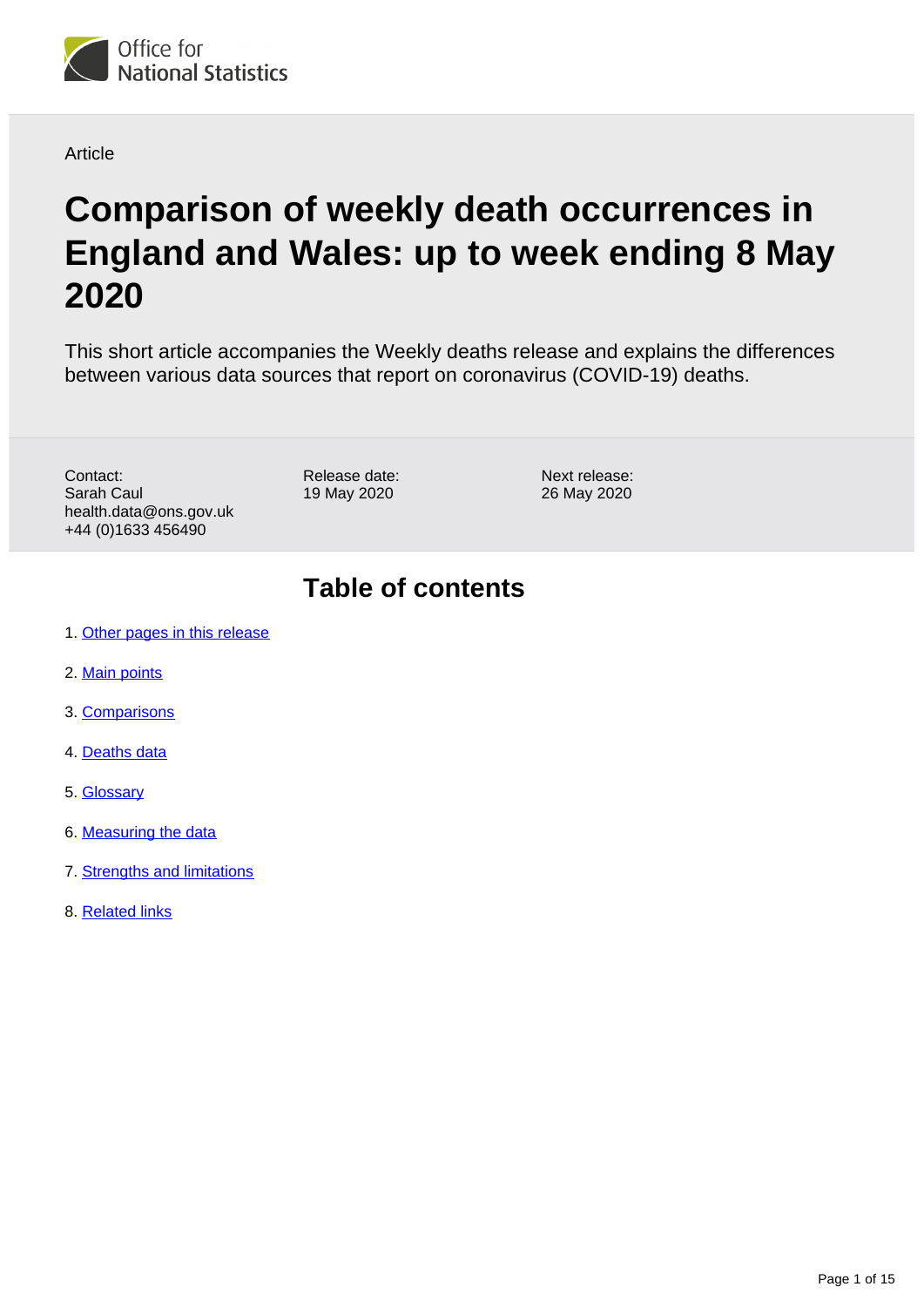### <span id="page-1-0"></span>**1 . Other pages in this release**

- [Deaths registered weekly in England and Wales, provisional: week ending 8 May 2020](https://www.ons.gov.uk/peoplepopulationandcommunity/birthsdeathsandmarriages/deaths/bulletins/deathsregisteredweeklyinenglandandwalesprovisional/latest)
- [Where to find statistics on UK deaths involving the coronavirus \(COVID-19\) and infection rates by country](https://www.ons.gov.uk/peoplepopulationandcommunity/birthsdeathsandmarriages/deaths/articles/wheretofindstatisticsonukdeathsinvolvingthecoronaviruscovid19andinfectionratesbycountry/2020-05-19)

## <span id="page-1-1"></span>**2 . Main points**

- This article accompanies the [Weekly deaths release for the week ending 8 May 2020](https://www.ons.gov.uk/peoplepopulationandcommunity/birthsdeathsandmarriages/deaths/bulletins/deathsregisteredweeklyinenglandandwalesprovisional/latest) and explains the differences between various data sources that report on coronavirus (COVID-19) deaths.
- A total of 37,375 deaths involving COVID-19 were registered in England and Wales between 28 December 2019 and 8 May 2020 (year to date).
- In England, including deaths that occurred up to 8 May but were registered up to 16 May, of those we have processed so far, the number involving COVID-19 was 37,154; the comparative number of death notifications reported by the Department of Health and Social Care (DHSC) on GOV.UK was 28,250 and NHS England numbers, which are deaths in hospitals only, showed 23,528 deaths.
- In Wales, including deaths that occurred up to 1 May but were registered up to 16 May, of those we have processed so far, the number involving COVID-19 was 1,852; the comparative number of death notifications reported by the DHSC on GOV.UK was 1,099 and Public Health Wales (PHW) numbers, which come from the same source as the DHSC figures but are continuously updated, showed 1,122 deaths.
- In England, the number of deaths involving COVID-19 in care homes that were registered by 8 May was 9,495, while in Wales the number of deaths was 480.
- The Care Quality Commission (CQC) provides numbers of deaths involving COVID-19 in care homes in England that were notified between 10 April and 15 May, which showed 9,762 deaths, of which 1,369 occurred in the week up to 15 May.
- The Care Inspectorate Wales (CIW) provides the number of deaths involving COVID-19 in care homes in Wales that occurred between 17 March and 15 May, which showed 392 deaths, of which 42 occurred in the week up to 15 May.

### <span id="page-1-2"></span>**3 . Comparisons**

Figures 1 and 2 show the cumulative numbers of deaths relating to the coronavirus (COVID-19) for England and Wales respectively, by day up to 1 May 2020, allowing comparison between:

- the daily death counts released by the Department of Health and Social Care (DHSC) on [GOV.UK](https://www.gov.uk/guidance/coronavirus-covid-19-information-for-the-public)
- the reconciled data by date of death released by NHS England and Public Health Wales (PHW)
- Office for National Statistics (ONS) death records by date of registration
- ONS death records by date of death

Numbers produced by NHS England and PHW are the numbers supplied to the DHSC but based on date of occurrence rather than date of notification.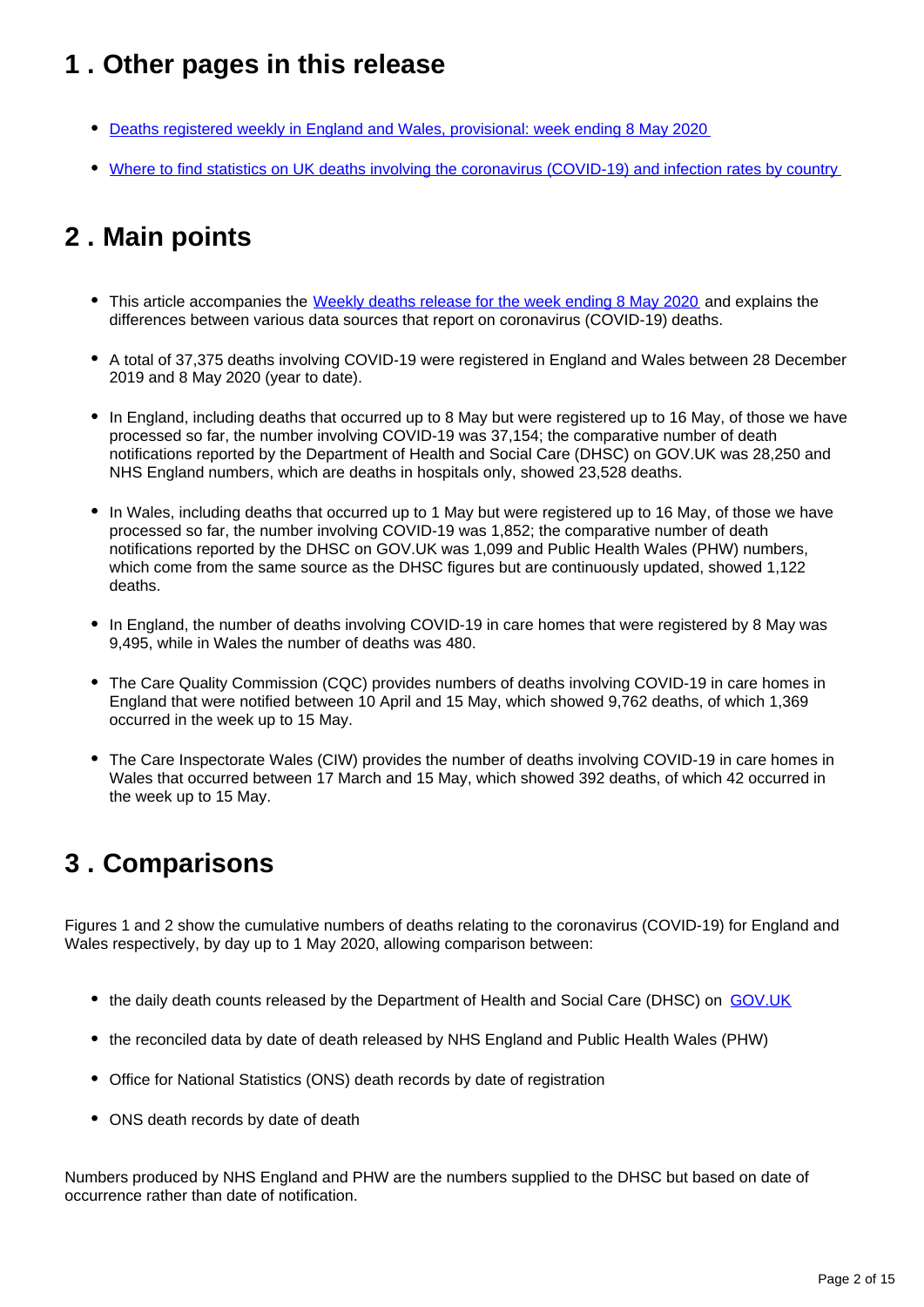Figures 3 and 4 are for England only and include numbers of deaths provided by the Care Quality Commission (CQC) for deaths involving COVID-19 in care homes. Figure 5 is for Wales only and compares deaths in care homes as reported by the Care Inspectorate Wales (CIW) and the ONS.

#### **More about coronavirus**

- Find the latest on [coronavirus \(COVID-19\) in the UK](https://www.ons.gov.uk/peoplepopulationandcommunity/healthandsocialcare/conditionsanddiseases/bulletins/coronavirustheukeconomyandsocietyfasterindicators/latest).
- All ONS analysis, summarised in our [coronavirus roundup.](https://www.ons.gov.uk/peoplepopulationandcommunity/healthandsocialcare/conditionsanddiseases/articles/coronaviruscovid19roundup/2020-03-26)
- View [all coronavirus data.](https://www.ons.gov.uk/peoplepopulationandcommunity/healthandsocialcare/conditionsanddiseases/datalist)
- Find out how our studies and surveys are [serving public need.](http://ons.gov.uk/surveys)

### **Difference between ONS, DHSC, NHS England and PHW figures**

The DHSC release daily updates on [GOV.UK](https://www.gov.uk/) counting the total number of deaths reported to them among patients who had tested positive for COVID-19, regardless of place of death. This covers all deaths reported up to 5pm the day before in England, Wales, Scotland and Northern Ireland wherever they occurred, if known to the public health agencies. To allow comparison with the ONS figures, only the numbers for England and Wales are shown in this article.

NHS England provides the [data on deaths in hospital](https://www.england.nhs.uk/statistics/statistical-work-areas/covid-19-daily-deaths/) in England and PHW provides data on [deaths in Wales](https://public.tableau.com/profile/public.health.wales.health.protection#!/vizhome/RapidCOVID-19virology-Public/Headlinesummary) that feed into the GOV.UK figure. NHS England and PHW also publish continuously updated series by date of death as opposed to date of notification.

The ONS provides figures based on all deaths registered involving COVID-19 according to death certification, whether in or out of hospital, for England and Wales. We also provide the figures by date of death (occurrence). More information can be found in the **[Measuring the data](https://www.ons.gov.uk/peoplepopulationandcommunity/healthandsocialcare/causesofdeath/articles/comparisonofweeklydeathoccurrencesinenglandandwales/uptoweekending8may2020#measuring-the-data)** section of our Weekly deaths publication.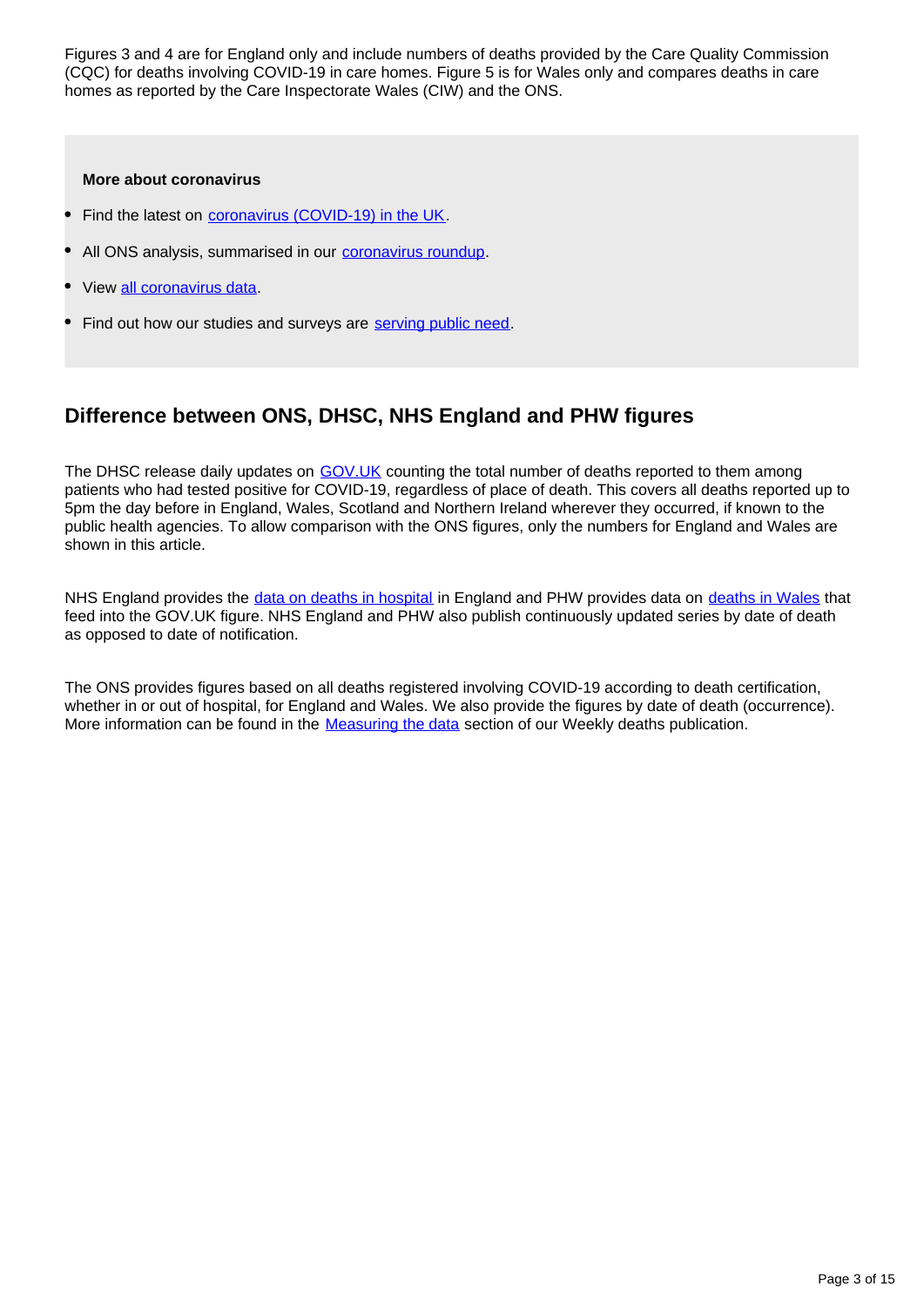#### **Figure 1: The cumulative number of deaths involving COVID-19 in England using different data sources, up to 8 May 2020**

Figure 1: The cumulative number of deaths involving COVID-19 in England using different data sources, up to 8 May 2020



-NHS England by date of death - as published on 17 May

- ONS deaths by date of registration - registered by 8 May

- ONS deaths by actual date of death - registered by 16 May

#### **Source: Office for National Statistics**

#### **Notes:**

- 1. [Department of Health and Social Care \(DHSC\) figures.](https://www.gov.uk/government/publications/covid-19-track-coronavirus-cases)
- 2. [NHS England figures.](https://www.england.nhs.uk/statistics/statistical-work-areas/covid-19-daily-deaths)
- 3. Figures include deaths of non-residents.
- 4. All Office for National Statistics (ONS) figures for 2020 are provisional.
- 5. The ICD-10 definitions for the coronavirus (COVID-19) are U07.1 and U07.2.
- 6. Daily death counts are released on GOV.UK.

The DHSC number of deaths reported by 8 May 2020 where the person tested positive for COVID-19 and died in hospital and elsewhere was 28,250.

The current DHSC figure reported is 7,281 fewer than the 35,531 death registrations involving COVID-19 reported by the ONS for the same period. Both data sources have some delay from date of death to reporting.

The number of deaths occurring by 8 May and registered by 16 May was 37,154, which is 8,904 higher than the current DHSC reported number. This is because the ONS figures for occurrence are based on date of death while the DHSC report on date of notification. The next section looks at DHSC numbers based on date of death, which are more in line with ONS occurrences.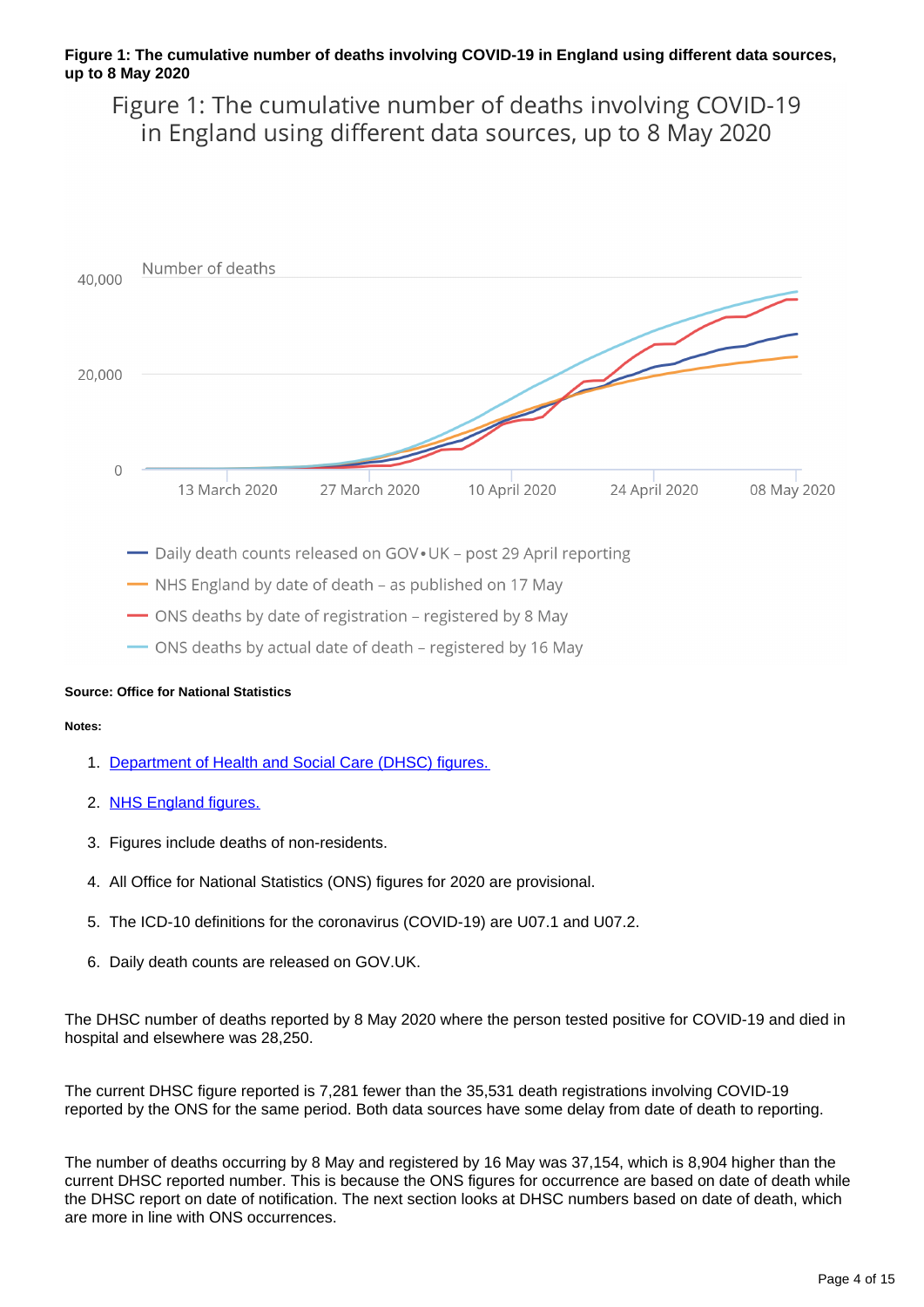The NHS England numbers by date of death, which come from the same source as the DHSC's numbers but are continuously updated and based on deaths in hospital only, showed 23,258 deaths by 8 May. This is 4,722 fewer than the current DHSC deaths and 13,626 fewer than the ONS figures for England by date of death.

#### **Figure 2: The cumulative number of deaths involving COVID-19 in Wales using different data sources, up to 8 May 2020**

Figure 2: The cumulative number of deaths involving COVID-19 in Wales using different data sources, up to 8 May 2020



- Daily death counts released on GOV. UK

- Public Health Wales by date of death - as published on 17 May

- ONS deaths by date of registration - registered by 8 May

- ONS deaths by actual date of death - registered by 16 May

#### **Source: Office for National Statistics**

#### **Notes:**

- 1. [Department of Health and Social Care \(DHSC\) figures.](https://www.gov.uk/government/publications/covid-19-track-coronavirus-cases)
- 2. [NHS England figures.](https://www.england.nhs.uk/statistics/statistical-work-areas/covid-19-daily-deaths)
- 3. Figures include deaths of non-residents.
- 4. All Office for National Statistics (ONS) figures for 2020 are provisional.
- 5. The ICD-10 definitions for the coronavirus (COVID-19) are U07.1 and U07.2.
- 6. Daily death counts are released on GOV.UK.

The number of deaths reported by PHW to the DHSC by 8 May was 1,099 for Wales (Figure 2). This number is 678 fewer than the 1,777 death registrations involving COVID-19 reported by the ONS for the same period. Both data sources have some delay from date of death to reporting.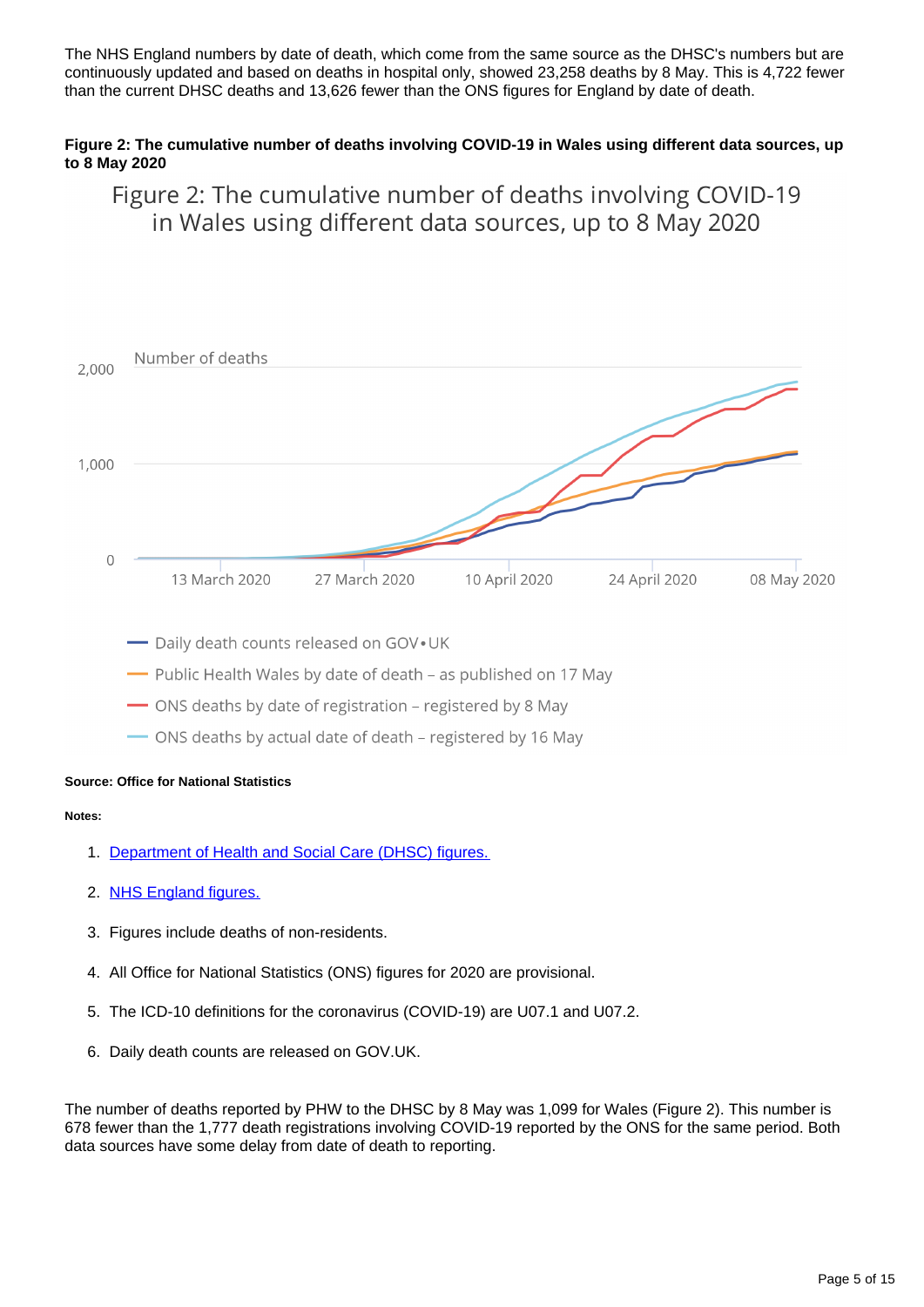The number of deaths in Wales occurring by 8 May and registered by 16 May was 1,852, which is 753 higher than the DHSC reported number. This is because the ONS figures for occurrence are based on date of death while the DHSC report on date of notification. The next section looks at DHSC numbers based on date of death, which are more in line with ONS occurrences.

The PHW numbers by date of death, which are the same source as the DHSC's numbers but are continuously updated, showed 1,122 deaths by 8 May. This is 23 more than DHSC deaths for Wales but 730 fewer than the ONS figures for Wales by date of death.

The difference between the NHS England and PHW figures, and the ONS figures by date of death, is because of the wider coverage of the ONS figures, including deaths outside of hospital in England and those where COVID-19 was reported on the death certificate but there was no positive test. Looking at the year to date, 33.4% of deaths in England and Wales registered by 8 May 2020 involving COVID-19 occurred outside of hospital (12,492 deaths).

### **Deaths in care homes**

On 15 May 2020, we released **Deaths involving COVID-19 in the care sector**, England and Wales: deaths [occurring up to 1 May 2020 and registered up to 9 May 2020](https://www.ons.gov.uk/peoplepopulationandcommunity/birthsdeathsandmarriages/deaths/articles/deathsinvolvingcovid19inthecaresectorenglandandwales/deathsoccurringupto1may2020andregisteredupto9may2020provisional) , which looks at deaths of care home residents. The following section looks at deaths that occurred in care homes.

To improve the timely availability of data on deaths in care homes caused by COVID-19, the ONS and the Care Quality Commission (CQC) have agreed to publish provisional counts of deaths of care home residents in care homes in England, based on statutory notification by care home providers to the CQC.

The CQC is the independent regulator of health and social care in England. Notifications about deaths in care homes must be sent to the CQC without delay and are typically provided within two to three days of death. The data provided by the CQC are counts of deaths each day of care home residents who died in care homes, by date of notification. The data are from 10 April 2020 when the CQC introduced a new method to understand whether COVID-19 was involved in the death.

A death involving COVID-19 is based on the statement from the care home provider to the CQC: the assessment of whether COVID-19 was involved may or may not correspond to a medical diagnosis or test result, or be reflected in the death certification. More information on the data provided by the CQC can be found in our [joint](https://www.ons.gov.uk/news/statementsandletters/publicationofstatisticsondeathsinvolvingcovid19incarehomesinenglandtransparencystatement)  [transparency statement](https://www.ons.gov.uk/news/statementsandletters/publicationofstatisticsondeathsinvolvingcovid19incarehomesinenglandtransparencystatement). As with ONS registrations, reduced numbers of notifications occur on the weekend.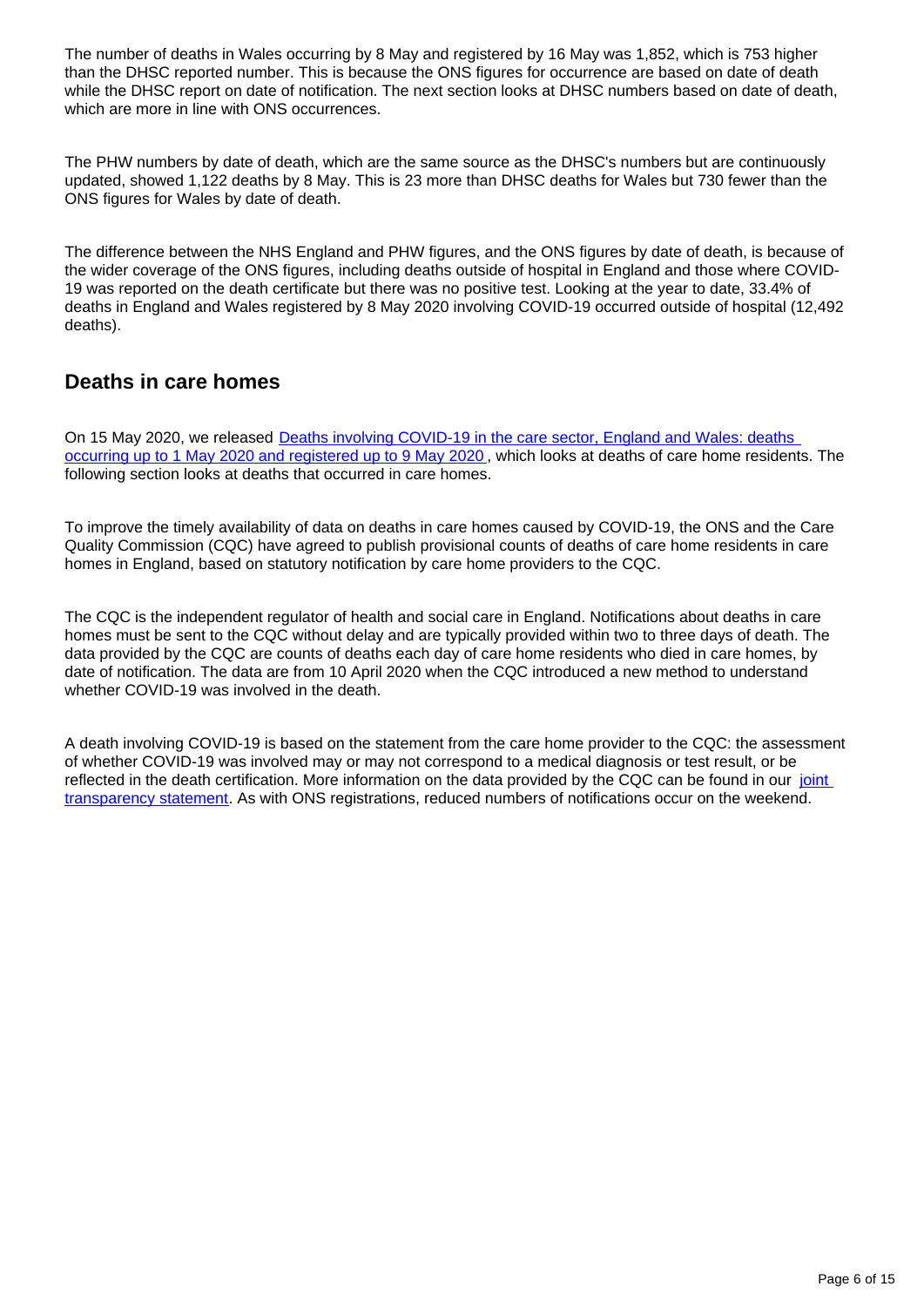#### **Figure 3: The cumulative number of care home residence deaths in care homes involving COVID-19 in England**

Figure 3: The cumulative number of care home residence deaths in care homes involving COVID-19 in England



#### **Source: Care Quality Commission data published by the Office for National Statistics**

#### **Notes:**

- 1. Figures are for deaths that the Care Quality Commission (CQC) is notified of on the days specified. Figures only include deaths that were notified by 15 May 2020, and they may be an underestimate because of reporting delays.
- 2. Figures are for persons who were resident in and died in a care home.

On 10 April 2020, the first day when data were collected using the CQC's new method of identifying deaths involving COVID-19, there were 106 deaths of care home residents in care homes notified to the CQC. From 10 April up to and including 15 May, the latest date for which data are available, the number had increased to 9,762 deaths of residents in care homes involving COVID-19.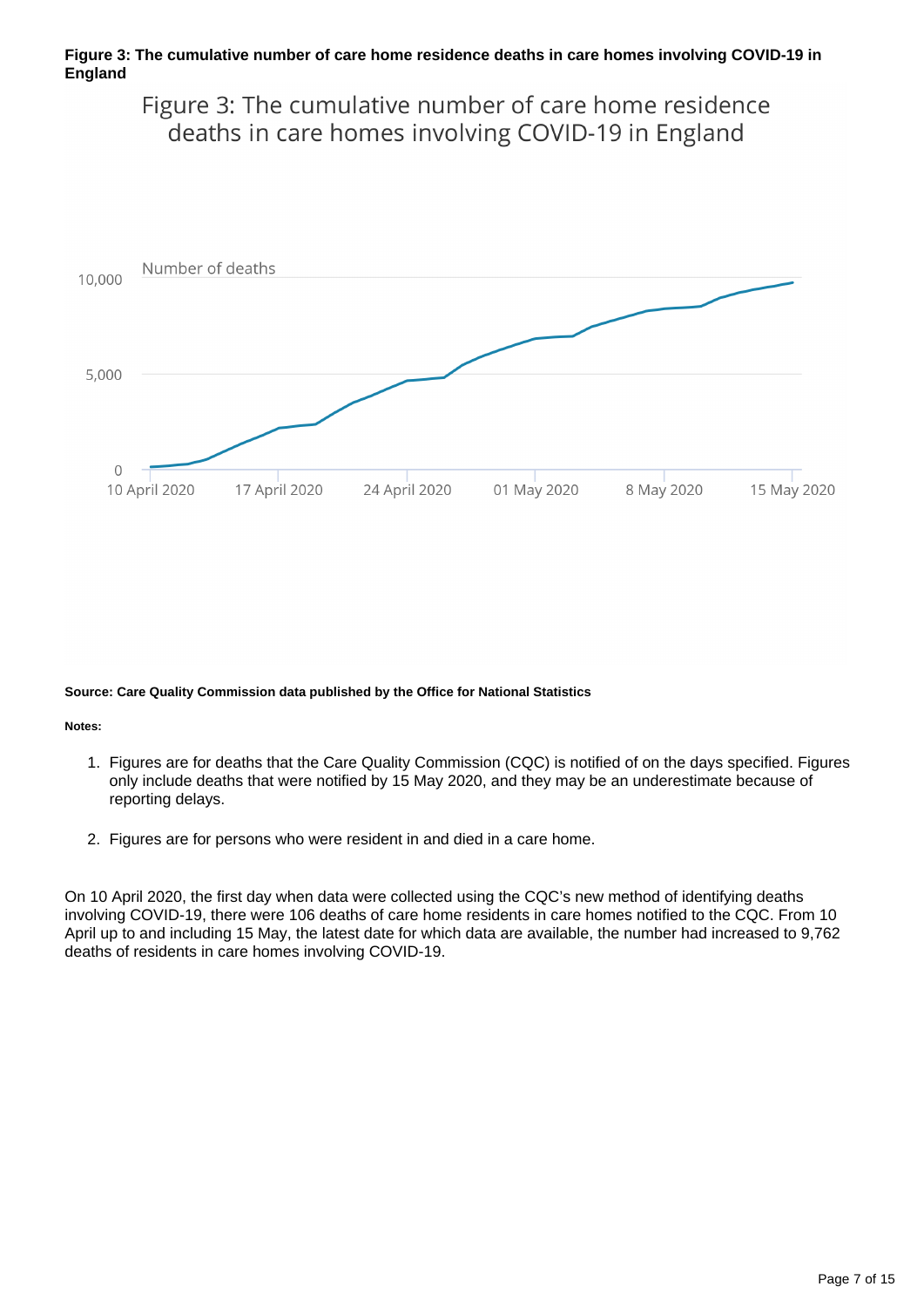#### **Figure 4: The cumulative number of deaths in care homes involving COVID-19 in England using different data sources, up to 8 May 2020**

Figure 4: The cumulative number of deaths in care homes involving COVID-19 in England using different data sources, up to 8 May 2020



#### **Notes:**

- 1. Figures exclude non-residents.
- 2. All Office for National Statistics (ONS) figures for 2020 are provisional.
- 3. The ICD-10 definitions for coronavirus (COVID-19) are U07.1 and U07.2.
- 4. Figures for the Care Quality Commission (CQC) are based on the date the CQC was notified of the death. Figures only include deaths that were notified by 15 May 2020, and they may be an underestimate because of reporting delays.

Up to 8 May, there were 8,393 deaths in care homes involving COVID-19 notified to the CQC (Figure 4). There were an additional 1,200 deaths of care home residents where the location of death was not stated by the care home provider, shown separately in Figure 4. These deaths may have taken place in a care home, but they could have been in hospital or elsewhere. The ONS has reported that there were 8,587 deaths involving COVID-19 in care homes registered during the same period and 8,477 deaths in care homes occurring in the same period that were registered by 16 May.

The data from the CQC and ONS registrations follow a similar pattern. The difference is likely to be caused by registration delays in the ONS figures or reporting delays in the CQC figures. It takes around two to three days for the CQC to be notified of a death, while the ONS has to wait until a death is registered to be included in the statistics, which can take longer. On average, for deaths occurring in March 2020, there was a delay of four days between a death occurring and being registered. ONS death occurrences are higher than the CQC figures as these numbers are based on the date of the death rather than date of notification.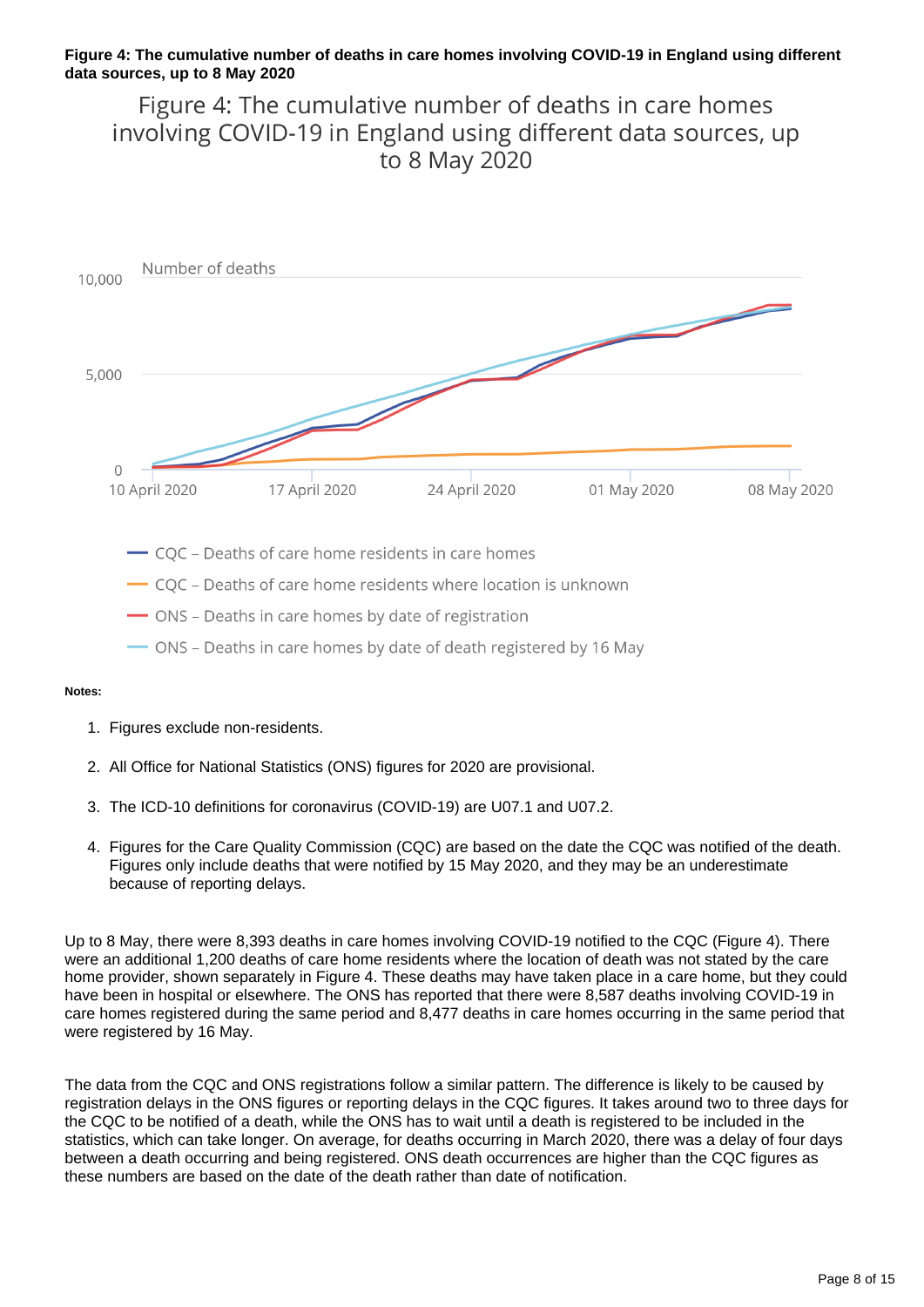An important difference between the two sources is that the ONS reports deaths where COVID-19 was mentioned on the death certificate, while the CQC notifications rely on the statement of the care home provider that COVID-19 was suspected or confirmed. The CQC does not hold person-level information that allows a direct comparison between the two sources and so an accurate effect of different reporting criteria cannot be determined.

#### **Figure 5: The cumulative number of deaths in care homes involving COVID-19 in Wales using different data sources, up to 8 May 2020**

Figure 5: The cumulative number of deaths in care homes involving COVID-19 in Wales using different data sources, up to 8 May 2020



#### **Source: Care Inspectorate Wales and Office for National Statistics**

#### **Notes:**

- 1. Figures exclude non-residents.
- 2. All Office for National Statistics (ONS) figures for 2020 are provisional.
- 3. The ICD-10 definitions for coronavirus (COVID-19) are U07.1 and U07.2.

In Wales, the Welsh Government publishes the number of deaths of care home residents involving COVID-19 notified to the Care Inspectorate Wales (CIW). Figure 5 shows the number of deaths notified to the CIW from 17 March 2020 (the first notification) that occurred in care homes and where suspected or confirmed COVID-19 was listed as the cause of death by the service provider.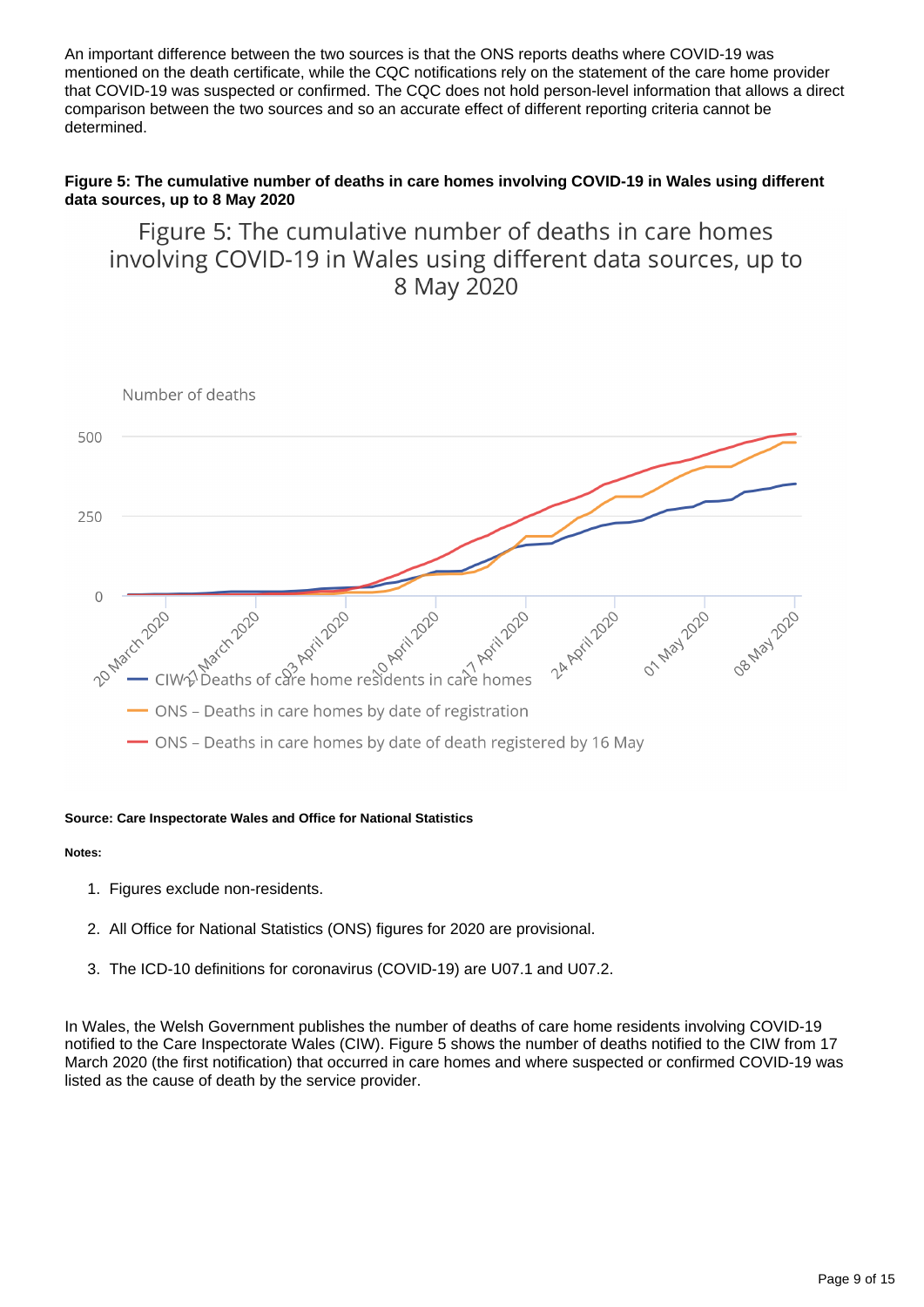Including deaths notified to the CIW up to 15 May, there were 392 deaths where the death occurred in care homes and COVID-19 was confirmed or suspected. Between 17 March and 8 May, there were 350 deaths notified to the CIW as involving suspected or confirmed COVID-19 and where the death occurred in care homes. This is 130 fewer than the 480 deaths registered as involving COVID-19 and occurred in care homes as reported by the ONS, and 157 fewer than the 507 deaths that occurred between 17 March and 8 May but were registered by 16 May.

It is acknowledged that care homes will be feeling the effects of the deaths of any of their residents including those that died outside of care homes, for example, in hospitals. The ONS, CQC, PHE and CIW are undertaking further work to better understand the total impact on care home residents.

#### **Conclusion**

The ONS and DHSC COVID-19 death numbers have different criteria. The DHSC count deaths where a person has been tested positive for COVID-19, while the ONS counts deaths where COVID-19 (including suspected cases) was mentioned on the death certificate, regardless of location. The improvement to the recording of COVID-19 deaths in England by PHE has gone some way in reconciling the differences.

The ONS registration numbers in Figure 1 align more closely to the DHSC-reported number of deaths, as like the DHSC-reported number it is based on the date a death is known (reported) rather than when it occurred. The [date of death data](https://www.england.nhs.uk/statistics/statistical-work-areas/covid-19-daily-deaths/) from NHS England are closer to the ONS occurrence data as they are both based on the date the person died. The figures published on GOV.UK are valuable because they are available very quickly and give an indication of what is happening day by day. Their definition is also clear, so the limitations of the data can be understood. But they do not include all deaths involving COVID-19, such as those where no test result was available.

NHS England's reconciled numbers by date of death are valuable as they give a good indication of the lags in the daily deaths in hospital reporting process. They allow analysis by date of death to be carried out, which is a better indicator of the growth in the number of deaths.

Numbers produced by the ONS take longer to prepare because they have to be certified by a doctor, registered and processed. But once ready, they are the most accurate and complete information. The ONS provides figures based on deaths registered in England and Wales with COVID-19 (more information can be found in the Measuring the data section of our Weekly deaths publication).

The ONS is now publishing on behalf of the CQC [the number of deaths in care homes that are notified to the CQC](https://www.ons.gov.uk/peoplepopulationandcommunity/birthsdeathsandmarriages/deaths/datasets/numberofdeathsincarehomesnotifiedtothecarequalitycommissionengland) . This gives a more up-to-date number of deaths in care homes than was previously available. In the CQC figures, a death involving COVID-19 is based on the statement from the care home provider to the CQC: the assessment of whether COVID-19 was involved may or may not correspond to a medical diagnosis or test result, or be reflected in the death certification.

The ONS is also including figures produced by the CIW, which give a more up-to-date figure of numbers of deaths in care homes where COVID-19 was suspected or confirmed as recorded by a clinician.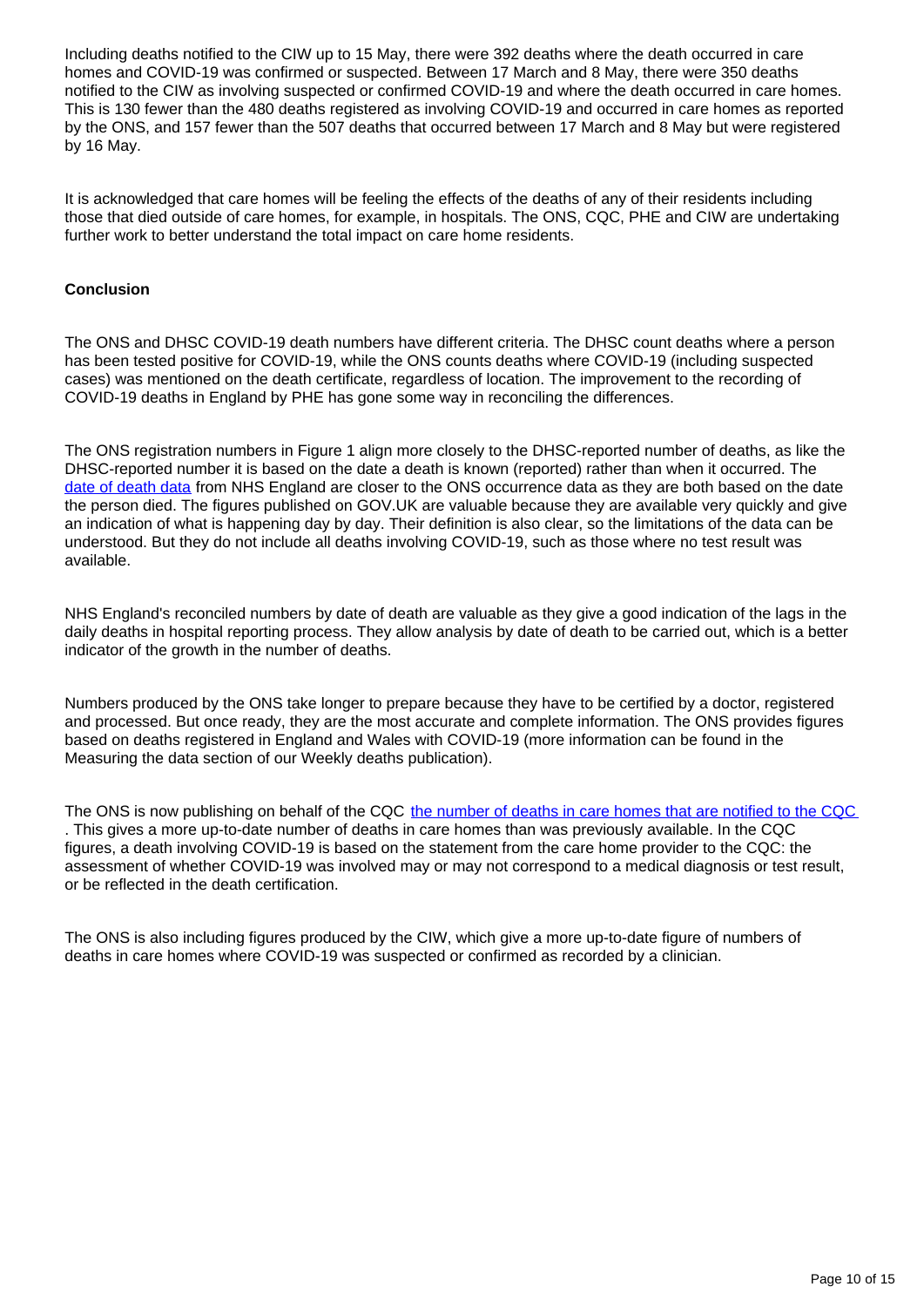### <span id="page-10-0"></span>**4 . Deaths data**

[Deaths registered weekly in England and Wales, provisional](https://www.ons.gov.uk/peoplepopulationandcommunity/birthsdeathsandmarriages/deaths/datasets/weeklyprovisionalfiguresondeathsregisteredinenglandandwales)

Dataset | Released 19 May 2020

Provisional counts of the number of deaths registered in England and Wales, by age, sex and region, in the latest weeks for which data are available. Includes the most up-to-date figures available for deaths involving the coronavirus (COVID-19).

[Death registrations and occurrences by local authority and health board](https://www.ons.gov.uk/peoplepopulationandcommunity/healthandsocialcare/causesofdeath/datasets/deathregistrationsandoccurrencesbylocalauthorityandhealthboard)

Dataset | Released 19 May 2020

Provisional counts of the number of deaths registered in England and Wales, including deaths involving the coronavirus (COVID-19), by local authority, health board and place of death in the latest weeks for which data are available.

[Deaths involving COVID-19 in care homes notified to the Care Quality Commission, England](https://www.ons.gov.uk/peoplepopulationandcommunity/birthsdeathsandmarriages/deaths/datasets/numberofdeathsincarehomesnotifiedtothecarequalitycommissionengland) Dataset | Released 19 May 2020

Provisional counts of deaths in care homes caused by the coronavirus (COVID-19) by local authority. Published by the Office for National Statistics and Care Quality Commission.

## <span id="page-10-1"></span>**5 . Glossary**

### **Coronavirus (COVID-19) deaths**

Coronavirus (COVID-19) deaths are those deaths registered in England and Wales in the stated week where COVID-19 was mentioned on the death certificate as "deaths involving COVID-19". A doctor can certify the involvement of COVID-19 based on symptoms and clinical findings – a positive test result is not required.

## <span id="page-10-2"></span>**6 . Measuring the data**

More quality and methodology information on strengths, limitations, appropriate uses, and how the data were created is available in the [Mortality statistics in England and Wales QMI.](https://www.ons.gov.uk/peoplepopulationandcommunity/birthsdeathsandmarriages/deaths/methodologies/mortalitystatisticsinenglandandwalesqmi)

To meet user needs, we publish very timely but provisional counts of death registrations in England and Wales in our [Deaths registered weekly in England and Wales, provisional](https://www.ons.gov.uk/peoplepopulationandcommunity/birthsdeathsandmarriages/deaths/datasets/weeklyprovisionalfiguresondeathsregisteredinenglandandwales) dataset. These are presented by sex, age group and regions (within England) as well as for Wales as a whole. To allow time for registration and processing, these figures are published 11 days after the week ends. Because of the rapidly changing situation, in this bulletin we have also given provisional updated totals based on the latest available death registrations, up to 8 May 2020.

Because of the coronavirus (COVID-19) pandemic, our regular weekly deaths release now provides a separate breakdown of the numbers of deaths involving COVID-19: that is, where COVID-19 or suspected COVID-19 was mentioned anywhere on the death certificate, including in combination with other health conditions. If a death certificate mentions COVID-19, it will not always be the main cause of death but may be a contributory factor. This new bulletin summarises the latest weekly information and will be updated each week during the pandemic.

These figures are different from the daily surveillance figures on COVID-19 deaths published by the Department of Health and Social Care (DHSC) on [GOV.UK](https://www.gov.uk/guidance/coronavirus-covid-19-information-for-the-public), for the UK as a whole and its constituent countries. Figures in this report are derived from the formal process of death registration and may include cases where the doctor completing the death certificate diagnosed possible cases of COVID-19, for example, where this was based on relevant symptoms but no test for the virus was conducted. Our figures also include any deaths that occur outside of hospital.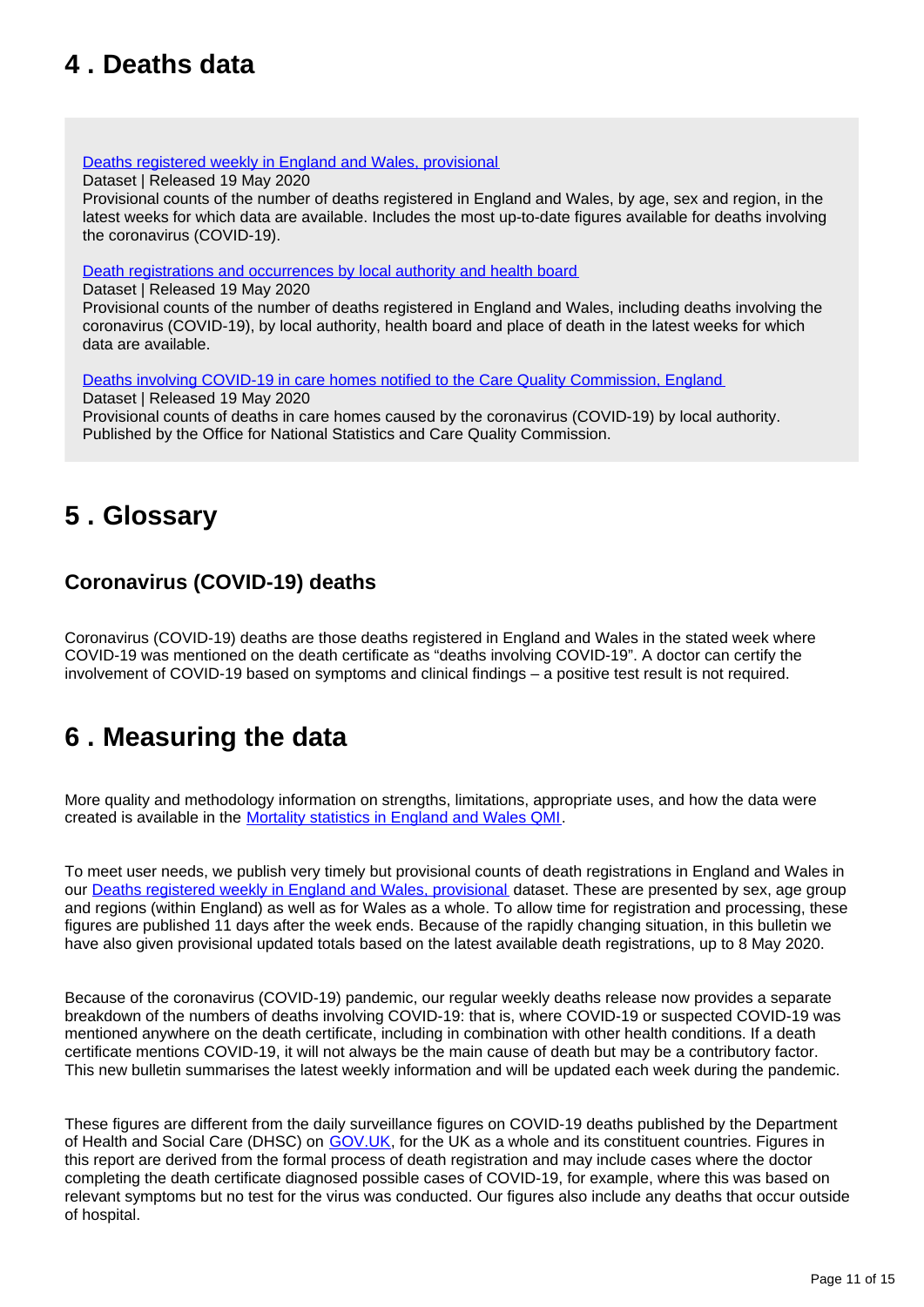From 29 April 2020, there was a change in the reporting of the Department of Health and Social Care (DHSC) [daily coronavirus \(COVID-19\) deaths data](https://www.gov.uk/guidance/coronavirus-covid-19-information-for-the-public). Prior to 29 April, the daily published counts of COVID-19 deaths for England accounted for deaths that had tested positive for COVID-19 in hospitals only. From 29 April, this data series has been improved by Public Health England (PHE) to include all deaths where a positive test for COVID-19 has been confirmed, wherever the death took place.

The improved data series has been reconciled back to 6 March 2020 when the first COVID-19 deaths were notified. Figures for Scotland, Wales and Northern Ireland had already begun to include deaths outside hospitals, so this change ensured that the UK-wide series has a shared and common definitional coverage. A detailed explanation of the change can be found in our [transparency statement.](https://www.ons.gov.uk/news/statementsandletters/thedifferentusesoffiguresondeathsfromcovid19publishedbydhscandtheons) In this report we have included the improved post-29 April England COVID-19 data series in the comparisons. The improved PHE (post-29 April) data series is the series that should now be compared with the Office for National Statistics (ONS) data series.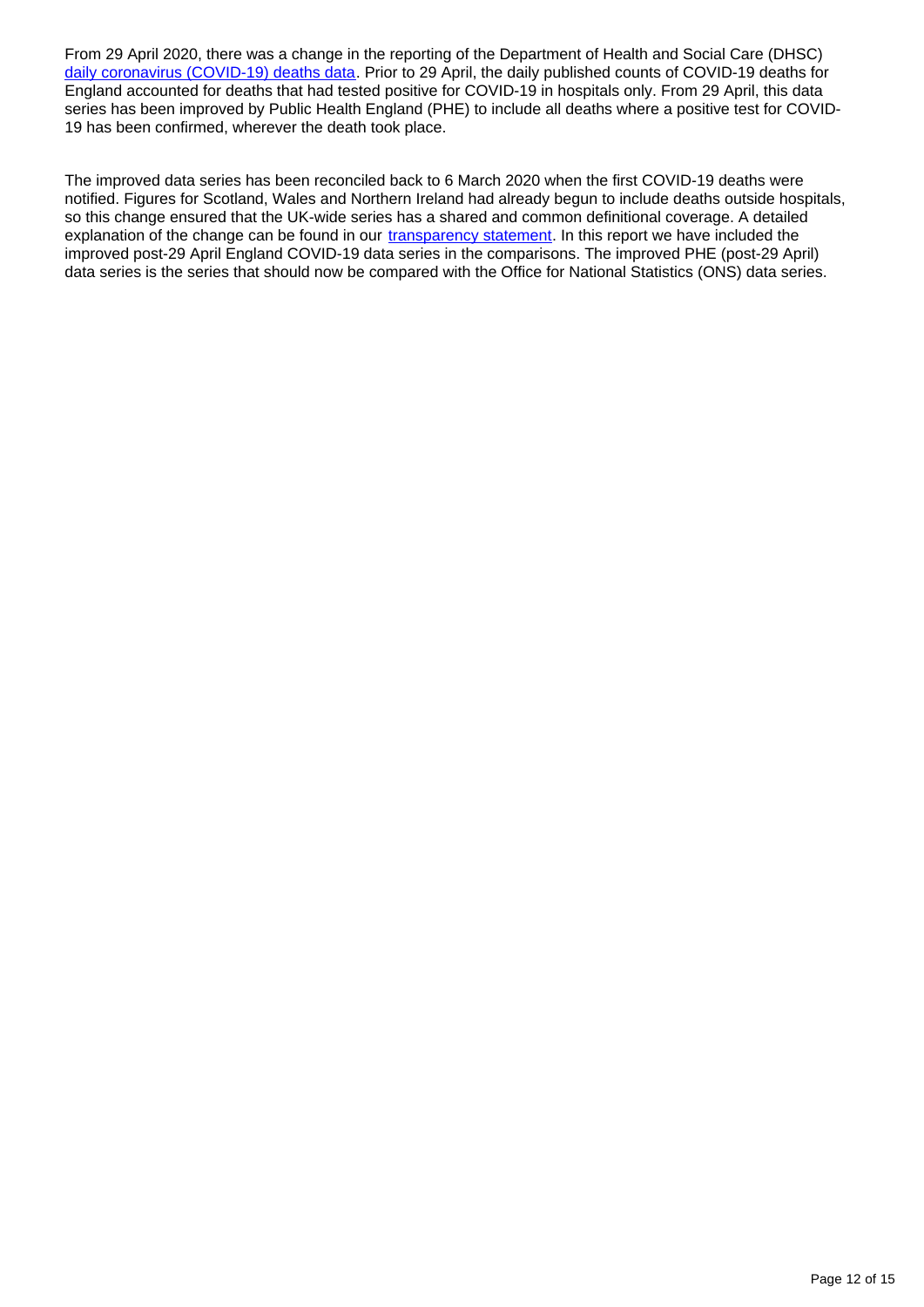In contrast to the GOV.UK figures, we include only deaths registered in England and Wales, which is the legal remit of the Office for National Statistics (ONS). Tables 1 and 2 provide an overview of the differences in definitions between sources.

Table 1: Definitions of COVID-19 deaths between different sources

|                   | <b>DHSC COVID-19</b><br>(as published<br>on GOV.UK)<br>before 29 April | <b>DHSC COVID-19</b><br>(as published<br>on GOV.UK)<br>from 29 April                         | <b>ONS COVID-19</b><br>deaths<br>registered                                                                          | <b>ONS COVID-19</b><br>death<br>occurrence<br>(actual date of<br>death)                                              | <b>NHS</b><br><b>England</b>                                               | <b>Public</b><br><b>Health</b><br><b>Wales</b>                                    |
|-------------------|------------------------------------------------------------------------|----------------------------------------------------------------------------------------------|----------------------------------------------------------------------------------------------------------------------|----------------------------------------------------------------------------------------------------------------------|----------------------------------------------------------------------------|-----------------------------------------------------------------------------------|
| Coverage          | UK (however we<br>only include<br>England and                          | UK (however we<br>only include<br>England and                                                | Registrations in<br>England and<br>Wales                                                                             | Registrations in<br>England and<br>Wales                                                                             | England<br>only                                                            | Wales only                                                                        |
|                   | Wales<br>breakdowns for<br>comparable<br>coverage with<br>ONS data)    | Wales<br>breakdowns for<br>comparable<br>coverage with<br>ONS data)                          | Selected UK<br>figures are<br>included in the<br>weekly release                                                      | In discussions<br>with devolved<br>nations to create<br>UK estimates in<br>the near future                           |                                                                            |                                                                                   |
|                   |                                                                        | Deaths in hospitals Includes any place<br>of death, including<br>care homes and<br>community | Any place of<br>death, including<br>care homes and<br>community                                                      | Any place of<br>death, including<br>care homes and<br>community                                                      | Deaths<br>in.<br>hospitals                                                 | Includes<br>any place<br>of death,<br>including<br>care<br>homes and<br>community |
| <b>Inclusion</b>  | Deaths where<br>patient has been<br>tested for COVID-<br>19            | Deaths where<br>patient has been<br>tested for COVID-<br>19                                  | Deaths where<br>COVID-19 has<br>been mentioned<br>on the death<br>certificate                                        | Deaths where<br>COVID-19 has<br>been mentioned<br>on the death<br>certificate                                        | Deaths<br>where<br>patient<br>has<br>been<br>tested<br>for<br>COVID-<br>19 | Deaths<br>where<br>patient has<br>been<br>tested for<br>COVID-19                  |
| <b>Timeliness</b> | Provided daily but<br>not officially<br>registered                     | Provided daily but<br>not officially<br>registered                                           | Weekly<br>registrations are<br>11 days behind<br>because of the<br>time taken to<br>register, process<br>and publish | Weekly<br>registrations are<br>11 days behind<br>because of the<br>time taken to<br>register, process<br>and publish | Updated<br>daily for<br>each<br>date of<br>death                           | Updated<br>daily for<br>each date<br>of death                                     |
|                   |                                                                        |                                                                                              | Registered in the<br>week ending 1<br>May (week 18)                                                                  | Deaths which<br>occurred in week<br>18 but were<br>registered up to 2<br>May                                         |                                                                            |                                                                                   |

Source: Office for National Statistics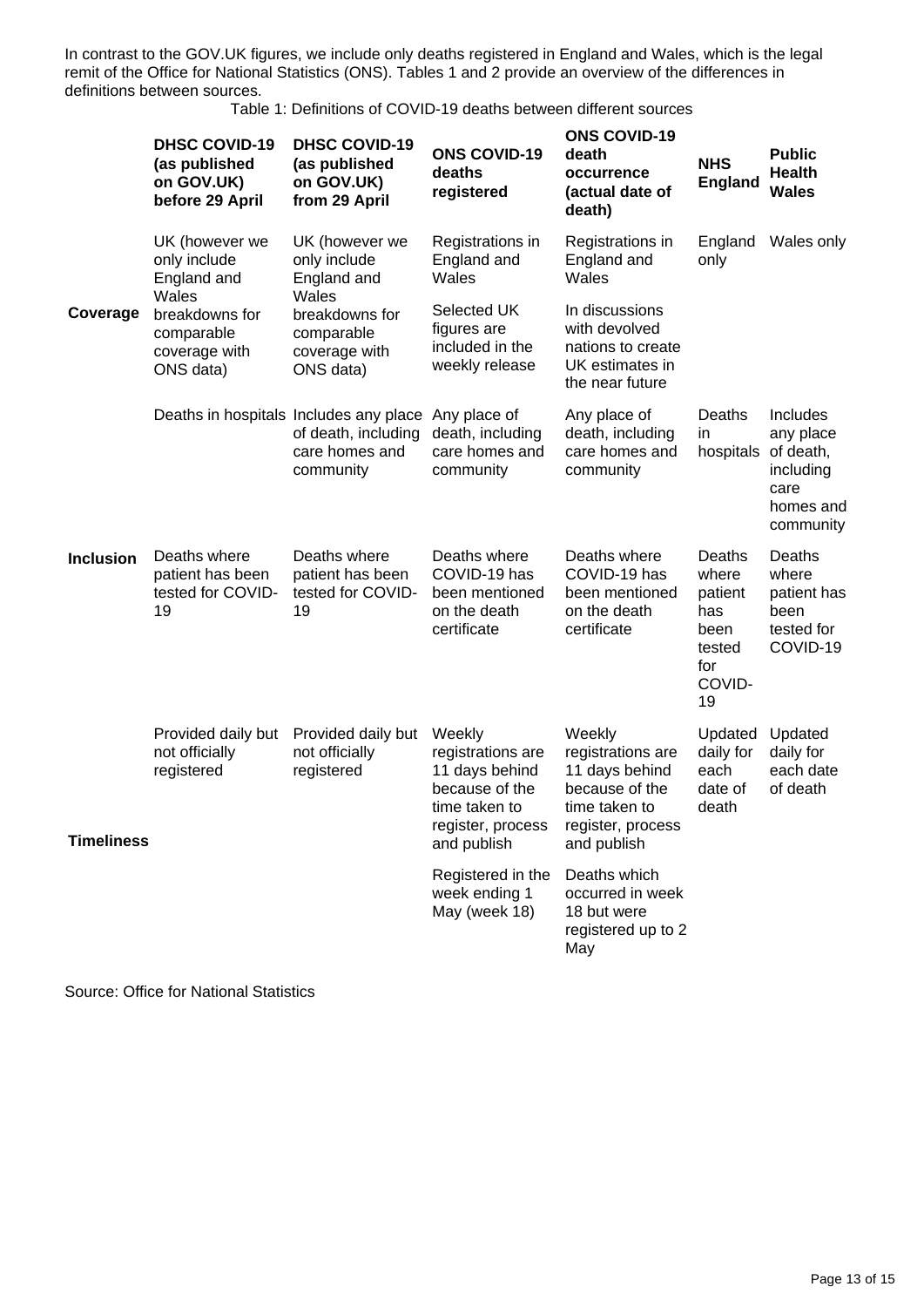|                  | <b>ONS COVID-19</b><br>deaths registered                                                                       | <b>ONS COVID-19</b><br>death occurrence<br>(actual date of<br>death)                                           | <b>Care Quality Commission</b><br>deaths in care homes<br>(date of notification<br>received)                                             | <b>Care Inspectorate</b><br>Wales<br>deaths in care homes<br>(date of notification<br>received)                               |  |
|------------------|----------------------------------------------------------------------------------------------------------------|----------------------------------------------------------------------------------------------------------------|------------------------------------------------------------------------------------------------------------------------------------------|-------------------------------------------------------------------------------------------------------------------------------|--|
| Coverage         | Registrations in<br><b>England and Wales</b>                                                                   | Registrations in<br><b>England and Wales</b>                                                                   | Death notifications sent by<br>registered care home                                                                                      | Death notifications sent<br>by registered care home                                                                           |  |
|                  | Selected UK figures<br>are included in the<br>weekly release                                                   | In discussions with<br>devolved nations to<br>create UK estimates<br>in the near future                        | operators in England to<br>CQC                                                                                                           | operators in Wales to<br><b>CIW</b>                                                                                           |  |
| <b>Inclusion</b> | Any place of death,                                                                                            | Any place of death,<br>including care homes including care homes deaths of care home                           | Deaths in care homes -<br>residents that occurred<br>elsewhere are also collected elsewhere are also                                     | Deaths in care homes -<br>deaths of care home<br>residents that occurred<br>collected                                         |  |
|                  | Deaths where<br>COVID-19 has been<br>mentioned on the<br>death certificate                                     | Deaths where<br>COVID-19 has been<br>mentioned on the<br>death certificate                                     | Deaths where the care<br>home provider has stated<br>COVID-19 as a suspected<br>or confirmed cause of death<br>on the death notification | Deaths where a clinician<br>has stated COVID-19 as<br>a suspected or<br>confirmed cause of death<br>on the death notification |  |
| Timeliness       | Weekly registrations<br>are 11 days behind<br>because of the time<br>taken to register,<br>process and publish | Weekly registrations<br>are 11 days behind<br>because of the time<br>taken to register,<br>process and publish | Daily deaths notifications by<br>date of notification - these<br>take on average 4 days to<br>receive and process                        | Daily deaths notifications<br>by date of notification -<br>these take on average 4<br>days to receive and<br>process          |  |
|                  |                                                                                                                |                                                                                                                | Data are published weekly<br>by ONS                                                                                                      | Data are published<br>weekly by CIW - details                                                                                 |  |
|                  |                                                                                                                |                                                                                                                | Deaths which were notified<br>to CQC from 10 April 2020                                                                                  | to be confirmed                                                                                                               |  |
|                  |                                                                                                                |                                                                                                                |                                                                                                                                          |                                                                                                                               |  |

Source: Office for National Statistics

We will publish accompanying articles periodically, giving enhanced information such as age-standardised and age-specific mortality rates for recent time periods and breakdowns of deaths involving COVID-19 by associated pre-existing health conditions.

There is usually a delay of at least five days between occurrence and registration. More information on this issue can be found in our *impact of registration delays* release.

Our User quide to mortality statistics provides further information on data quality, legislation and procedures relating to mortality and includes a [glossary of terms](https://www.ons.gov.uk/peoplepopulationandcommunity/birthsdeathsandmarriages/deaths/methodologies/userguidetomortalitystatisticsjuly2017#glossary).

### <span id="page-13-0"></span>**7 . Strengths and limitations**

Figures are based on the date the death was registered, not when it occurred. There is usually a delay of at least five days between occurrence and registration. More information on this issue can be found in our *impact of* [registration delays release.](https://www.ons.gov.uk/peoplepopulationandcommunity/birthsdeathsandmarriages/deaths/articles/impactofregistrationdelaysonmortalitystatisticsinenglandandwales/2018)